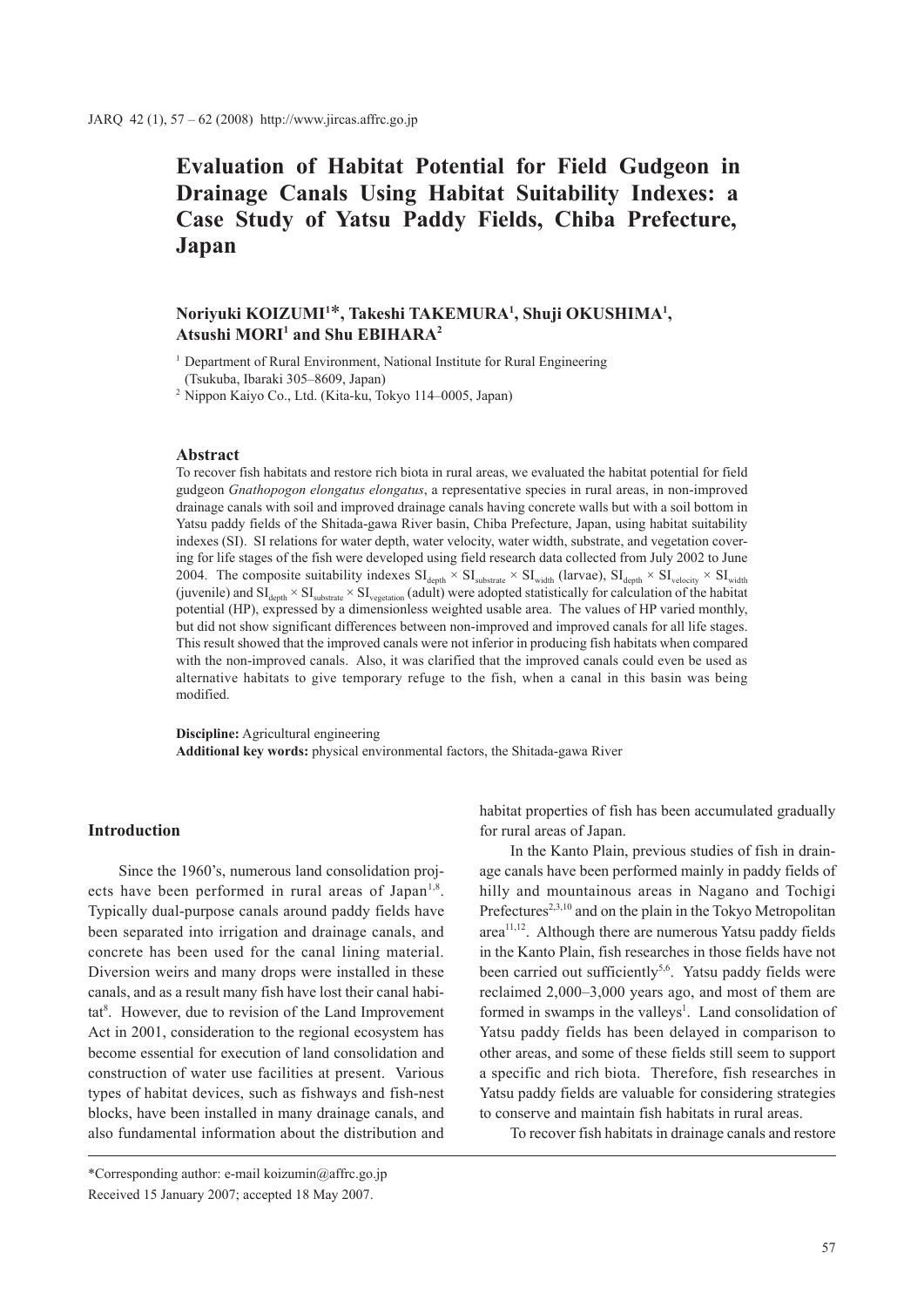rich biota in rural areas, we have investigated the relationship between morphological and physical environmental properties and fish distribution in Yatsu paddy field canals, of the Shitada-gawa River basin, Chiba Prefecture, Japan, as a case study for several years<sup>5,6</sup>. In this paper, for quantitatively assessing fish habitats, habitat suitability indexes of physical environmental factors for the field gudgeon *Gnathopogon elongatus elongatus* were developed using this field research data<sup>6</sup>. Also, physical habitat potential for the fish in non-improved drainage canals with soil and improved drainage canals having concrete walls but with a soil bottom, hereinafter referred to as non-improved and improved canals, respectively, was evaluated in this basin with the habitat suitability indexes. The field gudgeon is a representative fish species in rural areas, and is distributed widely in drainage canals in the Kanto Plain including this basin. Most individuals inhabit intermediate and bottom layers of stagnant water in drainage canals, and grow to be adults at about 10 cm in total body length in two years $4,9$ .

### **Materials and methods**

#### **1. Study site**

The Shitada-gawa River basin (catchment area: 10 km2 , length of main stream: 5.1 km) in Chiba Prefecture is composed of ten or more Yatsu paddy fields (Fig. 1). Based on the degree of land consolidation, canals in this basin were classified mainly into non-improved canals (Fig. 2A) and improved canals (Fig. 2B). We investigated four non-improved canals (canals 20, 23, 25, and 27) with lengths from 368 to 1,245 m and four improved canals (canals 1, 14, 18, and 24) with lengths from 580 to 1,882 m out of canals with relatively long lengths in this basin (Fig. 1 and Table 1).



#### **Fig. 1. Location of drainage canals in the Shitada-gawa River basin, Chiba Prefecture**  $\blacksquare$ : Non-improved canal,  $\blacksquare$ : Improved canal,

 $\odot$ : Monitoring site,  $\Box$ : Paddy field,  $\Box$ : Others.



**Fig. 2. Non-improved drainage canal with soil walls (A) and improved drainage canal having concrete walls but with a soil bottom (B)**

| Canal<br>No.    | Length<br>(m) | No. of<br>Segments | Physical factor             |                                           |                             |                         |                                    | Population density <sup>a)</sup> |                        |                     |
|-----------------|---------------|--------------------|-----------------------------|-------------------------------------------|-----------------------------|-------------------------|------------------------------------|----------------------------------|------------------------|---------------------|
|                 |               |                    | Depth <sup>b)</sup><br>(cm) | Velocity <sup>c)</sup><br>$\text{(cm/s)}$ | Width <sup>b)</sup><br>(cm) | Substrate <sup>c)</sup> | Vegetation <sup>c)</sup><br>$(\%)$ | Larvae $^{b)}$                   | Juvenile <sup>b)</sup> | Adult <sup>b)</sup> |
| 20 <sup>d</sup> | 467           |                    | $12\pm 6$                   | $10 - 20$                                 | $90 \pm 28$                 | sand                    | $\theta$                           | $0.76 \pm 2.19$                  | $0.35 \pm 0.96$        | $0.16 \pm 0.68$     |
| $23^{d}$        | 368           | 5                  | $9\pm7$                     | $10 - 20$                                 | $51 \pm 22$                 | sand                    | $0 - 25$                           | 0                                | $0.01 \pm 0.06$        | $0.02 \pm 0.17$     |
| $25^{d)}$       | 1,245         | 8                  | $11\pm5$                    | $20 - 30$                                 | $87 + 27$                   | sand                    | $\theta$                           | $0.22 \pm 0.70$                  | $0.54 \pm 1.62$        | $0.30 \pm 0.92$     |
| $27^{d}$        | 641           | 3                  | $8\pm3$                     | $20 - 30$                                 | $46 \pm 13$                 | sand                    | $\theta$                           | 0                                | 0                      | $\Omega$            |
|                 | 1,406         | 9                  | $17\pm14$                   | $10 - 20$                                 | $87 \pm 16$                 | sand                    | $0 - 25$                           | $0.12\pm0.36$                    | $0.47 \pm 1.07$        | $0.09 \pm 0.29$     |
| 14              | 580           | 5                  | $6\pm3$                     | $10 - 20$                                 | $63\pm8$                    | sand                    | $\theta$                           | $\theta$                         | $\theta$               | $\Omega$            |
| 18              | 1,882         | 17                 | $9\pm8$                     | $10 - 20$                                 | $86 \pm 54$                 | sand                    | $0 - 25$                           | $\theta$                         | $\overline{0}$         | $\theta$            |
| 24              | 968           | 10                 | $11 \pm 7$                  | $10 - 20$                                 | $102\pm41$                  | sand                    | $\theta$                           | $\theta$                         | $\overline{0}$         | $\Omega$            |

**Table 1. Outline of the field research data for five physical environmental factors and population density for life stages of field gudgeon in drainage canals from Koizumi et al.**<sup>6</sup>

a): Number of individuals per unit water surface area  $(m^2)$ . b): Average  $\pm$  standard deviation among monitoring sites during the field research. c): Mode among monitoring sites during the field research. d): Non-improved canal.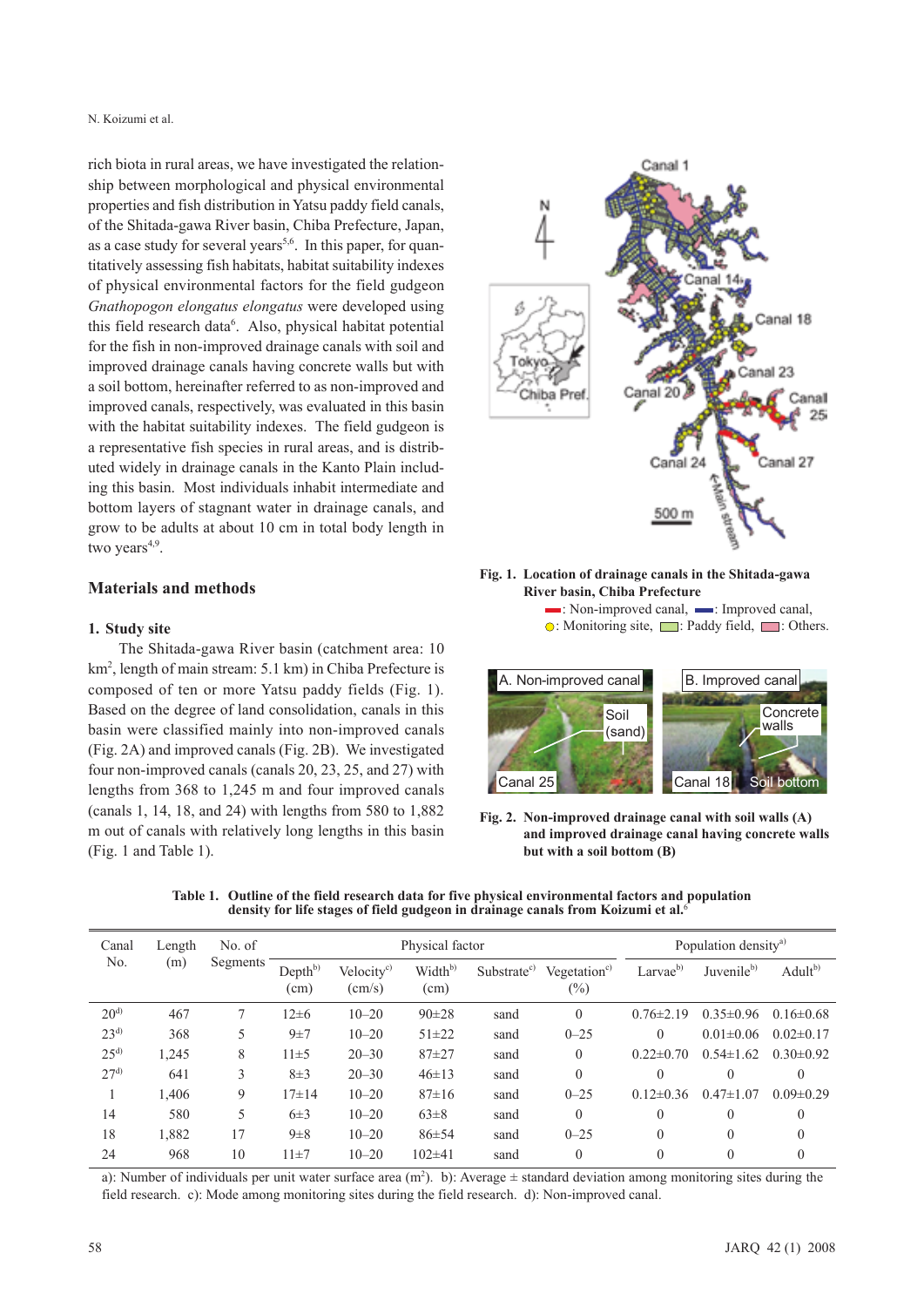#### **2. Field research data**

In this paper, field research data from Koizumi et al.6 was adopted to develop habitat suitability indexes for the field gudgeon, and to evaluate habitat potential in canals. According to the original field research protocol for canals, the length of canals was divided longitudinally into three to 17 segments with lengths from 32 to 292 m, having homogenous physical environmental conditions. Five physical factors; water depth, water velocity, water width, substrate, and vegetation covering were measured at a monitoring site set up in each segment (Fig. 1 and Table 1). Also, individuals of the fish were collected simultaneously with electro-fishing gear and hand nets. After the number and total body length of individuals were recorded, the collected fish were released immediately in the monitoring site. The field research was carried out from July 2002 to June 2004 at monthly intervals.

#### **3. Development of habitat suitability indexes**

(1) Properties of the physical environment and distribution of individuals in canals

Table 1 shows the outline for the physical environmental conditions and distribution of individuals for the field gudgeon in canals from the field research data<sup>6</sup>. Averages of water depth, water width and population density for life stages of the fish, and modes of water velocity, substrate and vegetation covering were described among monitoring sites in the canals during the field research. Individuals of the fish were classified into larval stage for those less than 2 cm, juvenile stage from 2 cm to less than 5 cm, and adult stage for those more than 5 cm in total body length. Also, population density was denoted as the number of individuals per unit water surface area  $(m<sup>2</sup>)$ .

Water depth, water velocity and water width ranged from 6 to 17 cm, from 10 to 30 cm/s and from 51 to 102 cm, respectively in all canals (Table 1). In comparison to the minimum allowable velocity at 45 to 90 cm/s for designing canals, velocity of the improved canals appeared to be relatively low. The substrate consisted mainly of sand and vegetation covered from 0 to 25% of the water surface. The fish were found to inhabit three nonimproved canals (canals 20, 23 and 25) and an improved canal (canal 1). Population density for larval, juvenile and adult stages for the four canals varied from 0 to 0.76, from 0.01 to 0.54 and from 0.02 to 0.30 during the research, respectively (Table 1). There were four canals (canals 14, 18, 24, and 27) where the fish did not occur.

# (2) Procedure for development of habitat suitability indexes

Habitat suitability indexes (SI) of five physical envi-

ronmental factors for life stages of the field gudgeon were developed using the field research data<sup>6</sup>. To obtain a common SI among the canals and the four seasons, the data were used without separating by these terms. The following three steps were adopted as a procedure for development of SI in this paper.

In step one values of population density (y-axis) for a life stage against measurements of an environmental factor (x-axis) were plotted as in Fig. 3. An envelope curve with some turning points and surrounding the plotted points was fit temporarily as the values of SI were 1 and 0 at the high and low population densities, namely the best and worst preference, respectively. In step two using this curve, measurements of an environmental factor were translated to values of SI with a range from 1 to 0. The population densities were divided into six SI classes at 0.2



with significance  $\rightarrow$  Acceptance

## **Fig. 3. Procedure for development of habitat suitability indexes**

An example of water depth for the adult life stage is shown.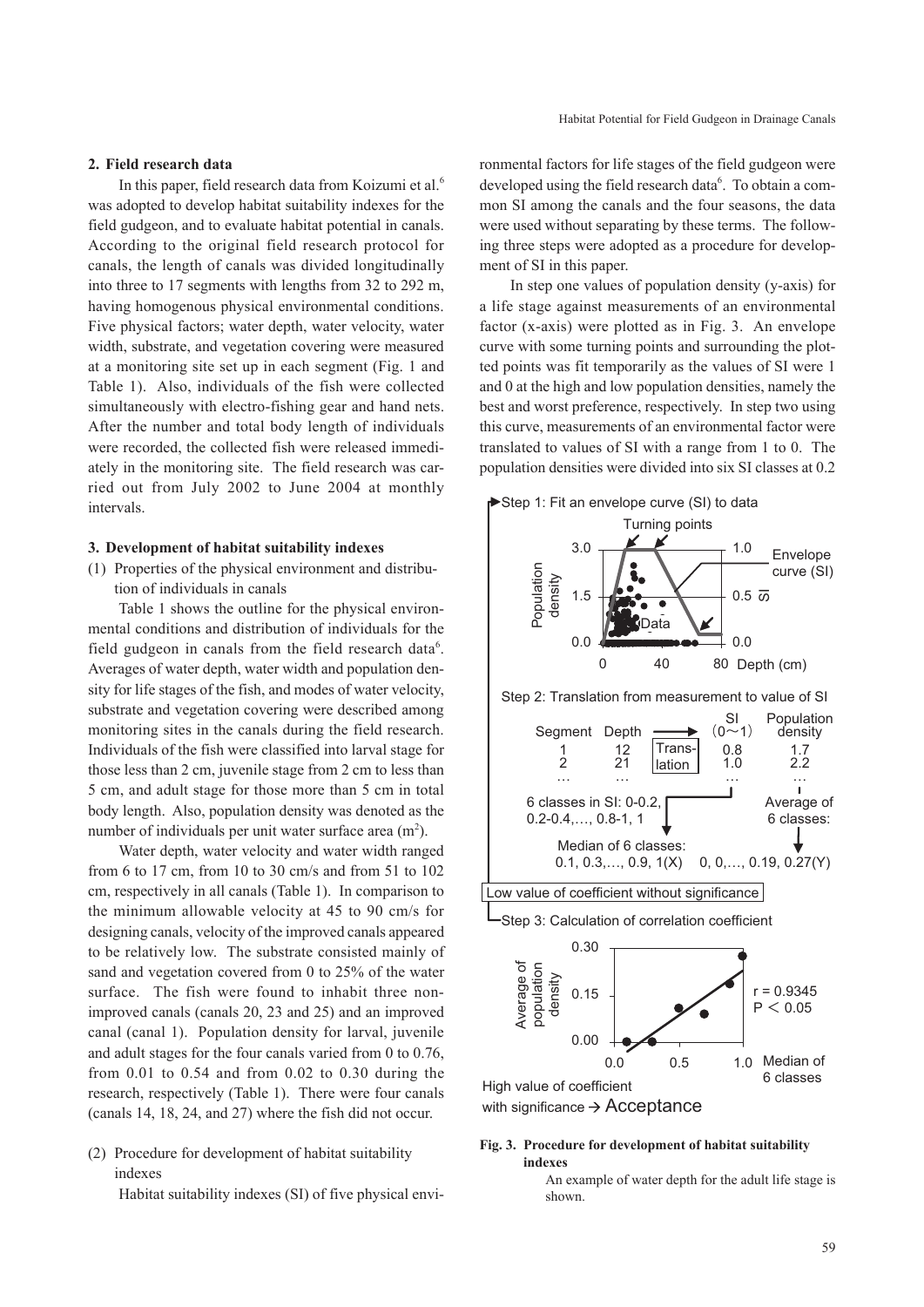intervals, and average population density was calculated for each class. In step three a correlation coefficient was calculated between medians in classes (x-axis) and averages of population density (y-axis), and the xy-locations of turning points were modified in the envelope curve, until the coefficient became as significantly high a value as possible (Fig. 3).

#### **Results and discussion**

# **1. Habitat suitability indexes of physical environmental factors for life stages of the fish**

Fig. 4 shows SI of five physical environmental factors for life stages of the field gudgeon. Correlation coefficients for most of the SI were significantly high values that ranged from the 0.8's to the 0.9's ( $p < 0.05$ ) between medians of the SI classes and averages of population density. The SI for juvenile and adult stages were similar to each other for the physical environmental factors. The best preference, namely  $SI = 1$ , of both life stages for each factor occurred when water depth, water velocity and water width ranged from 15 to 30 cm, from 5 to 20 cm/s and from 45 to 120 cm, respectively; substrate ranged from gravel to sand; and vegetation covered from 0 to 75% of water surface area (Fig. 4).

On the other hand, the SI for the larval stage differed from the SI for juvenile and adult stages (Fig. 4). These differences appeared to be related to a part of their ecological and habitat properties. Namely, larvae have a weak swimming power in general. It is known that their habitat is often formed in shallow water with slow velocity and vegetation growth which helps to fix their bodies in a water column, and to escape from attacks of predators $11$ . These properties for the larval stage seem to be reflected in the SI for this stage. The best preference of the larval stage in each factor occurred when water depth, water velocity and water width ranged from 15 to 20 cm, 0 cm/s and from 90 to 120 cm, respectively; substrate was sand; and vegetation covered 75% of water surface (Fig. 4).

#### **2. Equation for calculating habitat potential in canals**

Habitat potential (HP) in non-improved and improved canals was calculated for each life stage during the field research, using the SI for physical environmental factors. HP in this paper almost equaled a dimensionless weighed usable area (WUA) in the physical habitat simulation model (PHABSIM)<sup>7</sup> and habitat unit (HU) in habitat evaluation procedures  $(HEP)^{14}$ . The following equation (1) was used basically to calculate  $HP_{i,j,k}$  in canal *i* (*i* = canal no.), of *j* month ( $j =$  July 2002, ..., June 2004) for  $k$  stage  $(k =$  larval, juvenile and adult stages).

$$
HP_{i,j,k} = \frac{\sum_{l=1}^{n} (CSI_{i,j,k,l} \times water surface area_{i,j,l})}{\sum_{l=1}^{n} water surface area_{i,j,l}}
$$
 (1)

Where *l* is number of segments in canals and CSI is composite suitability index, which is composed of various SI  $(i.e. SI<sub>depth</sub> \times SI<sub>velocity</sub>, SI<sub>depth</sub> \times SI<sub>velocity</sub> \times SI<sub>width</sub>,..., SI<sub>depth</sub> \times SI<sub>right</sub>$  $SL_{\text{velocity}} \times SL_{\text{width}} \times SL_{\text{substrate}} \times SL_{\text{regetation}}$ , etc.). Water surface area is denoted by water width × length of a segment.

# **3. Selection of composite suitability indexes for life stages**

CSI that was composed of all SI was used in most of the previous PHBSIM studies (e.g. Orth & Leonard,  $1990<sup>13</sup>$ ). CSI, however, seems to be a kind of statistical multiple factors model, and performance of variable selection can be considered to possess the robustness of such a model. Therefore, concerning CSI in this paper, an essential CSI for a life stage was selected from a set of CSI, which was composed of two to five SI, before calculation of HP. Correlation coefficients between values of CSI and population densities were calculated, and the CSI that gave the highest score of the correlation coefficients was



**Fig. 4. Habitat suitability indexes of water depth, water velocity, water width, substrate, and vegetation covering for larval, juvenile and adult stages of the field gudgeon —**: Larvae, — : Juvenile, ---: Adult.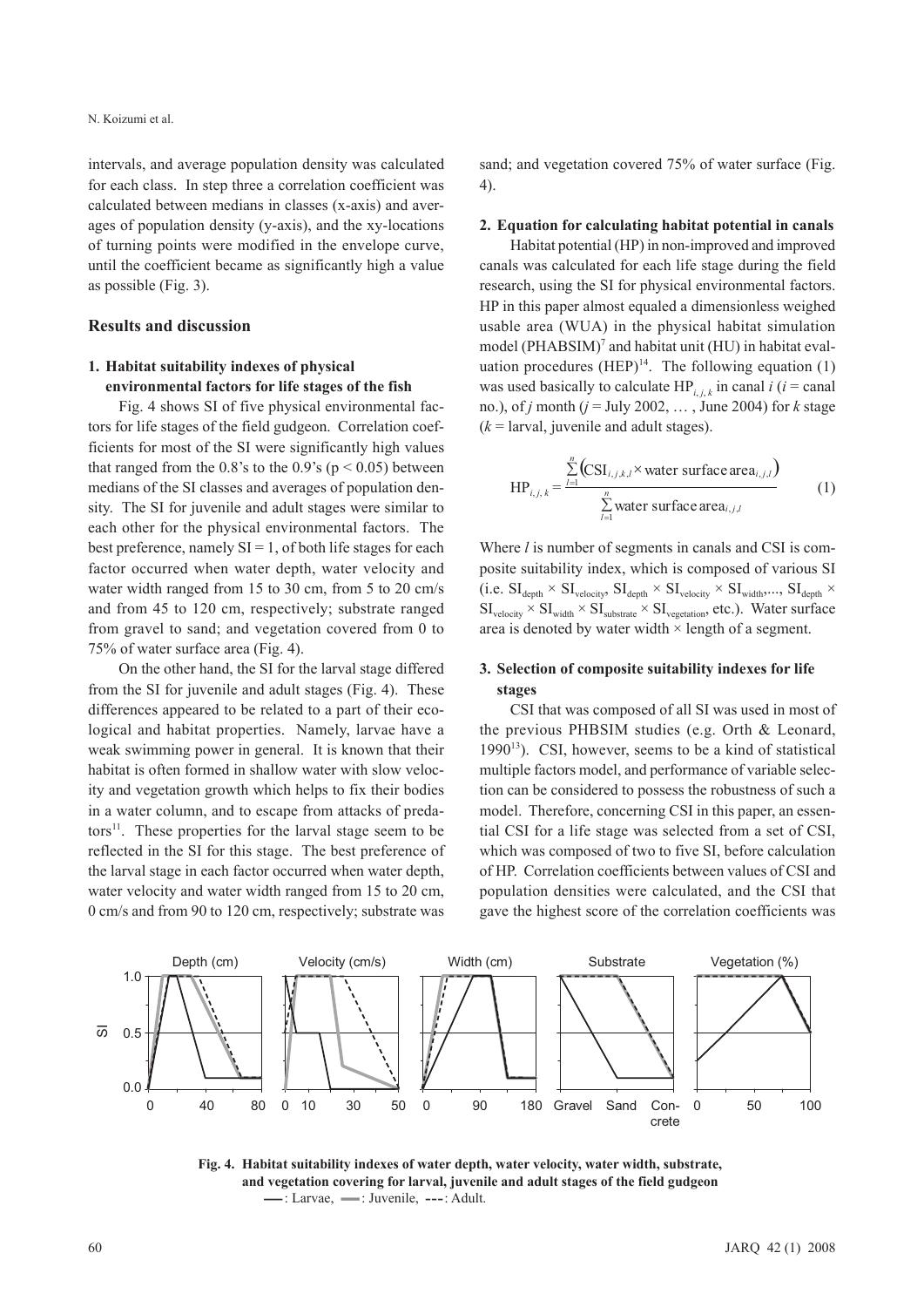used to estimate HP.

Consequently the following equation (2) of CSI with correlation coefficients, of which the high values were significantly in the 0.9's ( $p < 0.01$ ), was used for life stages.

$$
CSIlarval stage = SIdepth × SIwidth × SIsubstrate
$$
  
\n
$$
CSIjuvenile stage = SIdepth × SIvelocity × SIwidth
$$
  
\n
$$
CSIadult stage = SIdepth × SIsubstrate × SIvegetation
$$
\n(2)

Water depth at 15 to 20 cm, water width at 90 to 120 cm and substrate with gravel formed the optimal habitat (CSI  $= 1$ ) for the larval stage. Water depth at 15 to 30 cm, water velocity at 5 to 20 cm/s and water width at 45 to 120 cm formed the optimal habitat for the juvenile stage (Fig. 4). The optimal habitat condition for the adult stage occurred at water depth of 15 to 30 cm, substrate with gravel to sand and vegetation cover of 0 to 75%.

#### **4. Habitat potential in canals for life stages of the fish**

Fig. 5 shows examples of monthly variation of cumulative population density of the field gudgeon and HP in non-improved and improved canals (canals 20 and 1, respectively) during the field research. Population den-

sity in both canals varied seasonally, and suggested that the high density from July to December was related to recruitment of larvae with spawning, growth of individuals, etc. Also, HP in each canal varied monthly, but the trends of their variation seemed to be random rather than seasonal. Therefore, the averages of HP during the research were calculated in the canals, and they were used for comparing among canals.

Although the fish did not occur in four canals, HP of these canals was also calculated to verify any possible fish habitat, as well as for canals where fish lived. Fig. 6 shows the cumulative averages of HP for larval, juvenile and adult stages in all canals. These averages ranged from 0.08 to 0.53, from 0.29 to 0.80 and from 0.36 to 0.77 for larval, juvenile and adult stages, respectively. T-test results indicated that differences of averages among nonimproved and improved canals were not significant for each life stage (d.f. =  $5$ , t = 0.520, p > 0.05 for larval stage, d.f. = 5, t = 1.745,  $p > 0.05$  for juvenile stage and d.f. = 5,  $t = 0.173$ ,  $p > 0.05$  for adult stage). This result showed that the improved canals were not inferior in producing physical habitats for the field gudgeon when compared with the non-improved canals. Improving canals with concrete lining has often been criticized as damaging to fish habitats<sup>8</sup>. However, if only concrete walls are installed



**Fig. 5. Monthly variation of cumulative population density and habitat potential for life stages of the field gudgeon in non-improved and improved canals (canals 20 and 1, respectively) during the field research**  $\blacksquare$ : Larvae,  $\blacksquare$ : Juvenile,  $\boxtimes$ : Adult.

<sup>1):</sup> Number of individuals/water surface area,  $m<sup>2</sup>$ .